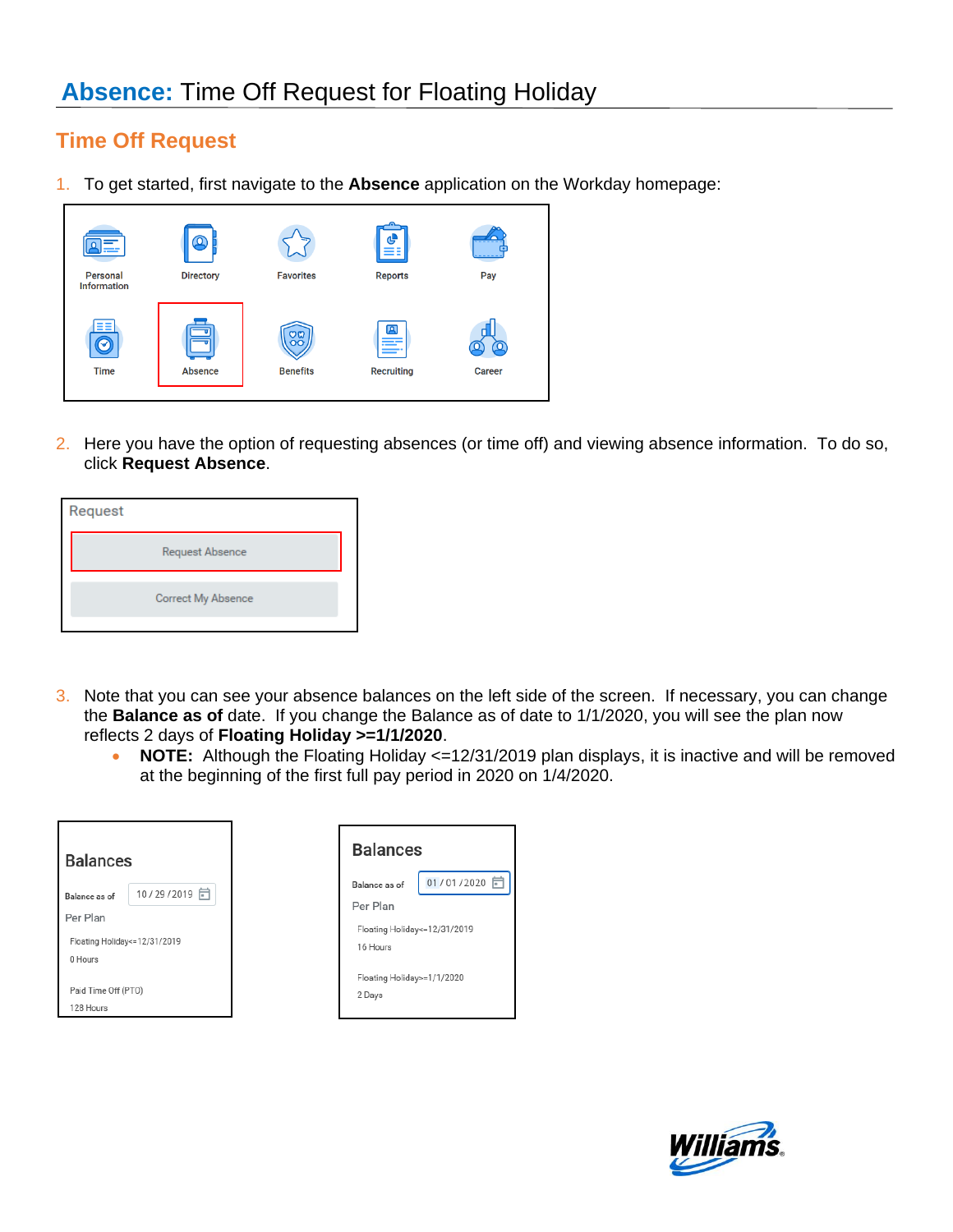4. Using the **Absence Calendar**, click the day(s) you would like to request a Floating Holiday. The selected day will appear highlighted in blue.

| $\sim$ $\sim$<br>Today<br>January 2020 $\vee$ |        |         |                |          |        |          |
|-----------------------------------------------|--------|---------|----------------|----------|--------|----------|
| Sunday                                        | Monday | Tuesday | Wednesday      | Thursday | Friday | Saturday |
| 29                                            | 30     | 31      | New Year's Day | ╺        | З      |          |

5. Next, click the orange **Request Absence** button in the bottom left-hand corner. This button will update with the number of days selected on the calendar.



6. A **Select Absence Type** pop-up will appear. In the pop-up window, click the Absence type from the dropdown menu.



## 7. Click **Next**.

**NOTE:** You will not be able to make changes to the Floating Holiday quantity per day. The Quantity per Day will default to 1, which is equivalent to 8 hours on your timesheet. If you are a 10- or 12-hour shift worker, the Quantity per Day default to 1 will be equivalent to either 10 or 12 hours on your timesheet.

| Total |                | 1 day - Floating Holiday>=1/1/2020 |            |                                                 |                  |       |                       |
|-------|----------------|------------------------------------|------------|-------------------------------------------------|------------------|-------|-----------------------|
|       | Request 1 item |                                    |            |                                                 |                  |       |                       |
|       | $(+)$          | *From                              | $*To$      | *Type                                           | Quantity per Day | Total |                       |
|       |                | 01/02/2020                         | 01/02/2020 | $\equiv$<br>$\times$ Floating Holiday>=1/1/2020 | 1 day            | 1 day | Edit Quantity per Day |
|       |                |                                    |            |                                                 |                  |       |                       |